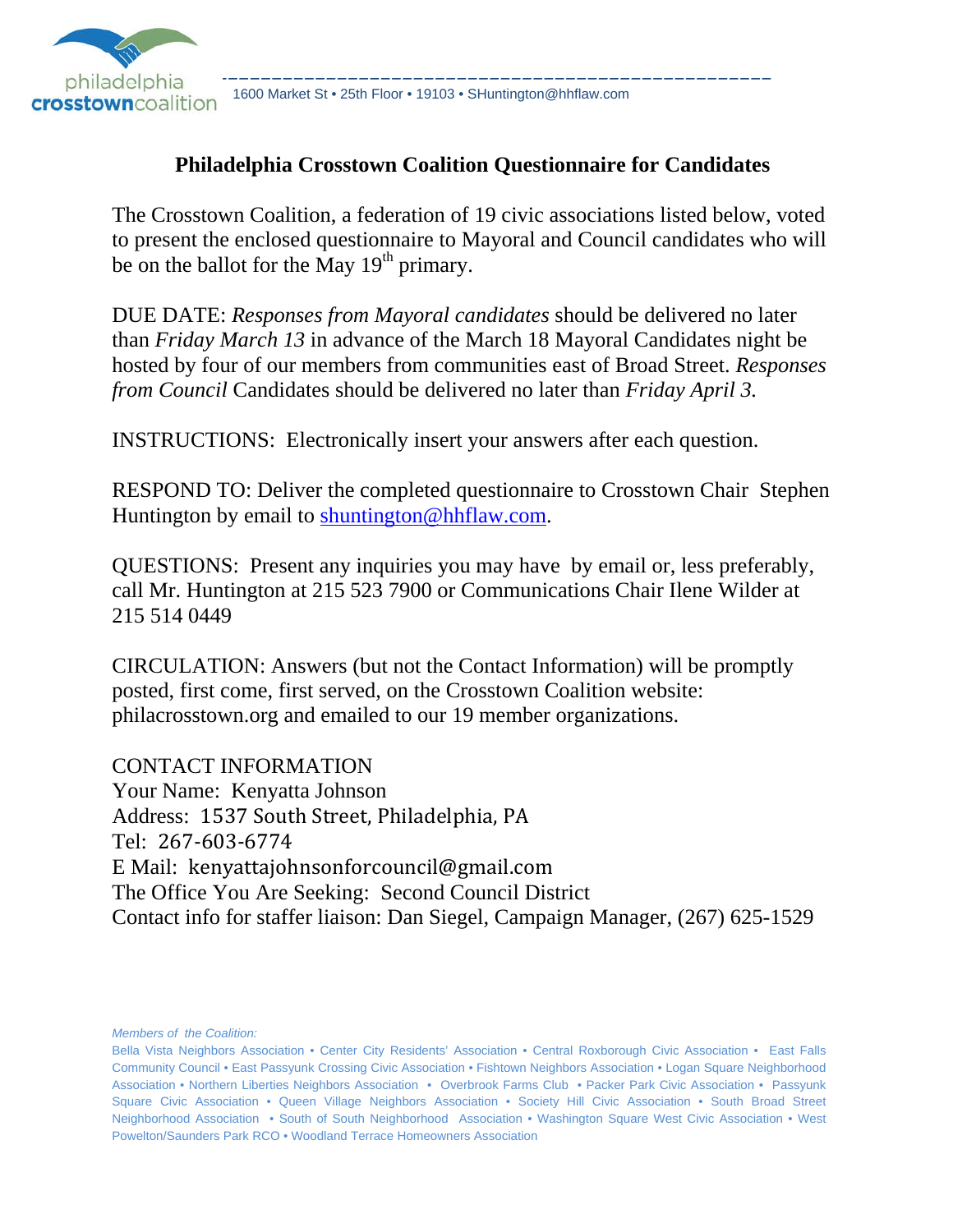# **TAX AND FINANCE QUESTIONS**

#### **1. TAX ABATEMENT**

Philadelphia's ten-year tax abatement eliminates real estate taxes on new construction and improvements (but not the underlying land) for ten years. Supporters argue that the lost tax revenue is more than offset by enhanced business, wage and sales tax collections and note that since the abatement went into effect, development activity has increased dramatically. Opponents argue that the abatement stimulates development for only high income housing, and reduces much needed city real estate tax revenue, of which more than 50% goes to schools.

#### *Should the ten year realty tax abatement continue as is?*

Yes, the ten-year tax abatement has accompanied the largest real estate development boom in Philadelphia in almost a century. The tax abatement encourages developers to invest in Philadelphia and helps to offset factors like lower rents and high construction costs, which would otherwise discourage investment. The tax abatement is responsible for the increased number and size of projects in Philadelphia. These development projects have many benefits that outweigh the loss of tax revenue. Construction projects create jobs. What's more the new developments house businesses that provide employment opportunities for residents and tax revenue to the city. On top of that, the new residents these projects attract spend their money shopping and going out in the city and expand the tax base.

#### *Should it be modified or abolished?*

No. I believe that any attempt to modify or abolish the ten-year tax abatement would have to be supported by evidence that doing so would financially benefit the city. The current research, conducted by Kevin Gillen, finds that the tax abatement is actually revenue positive for the City of Philadelphia. Gillen estimates that the development spurred by the tax abatement produces \$2 in revenue for every \$1 which is abated.

To date, I have not seen any persuasive argument that abolishing or modifying the ten-year tax abatement would benefit the city. In fact, if we were to abolish it today, the increase in real estate taxes collected would be minimized by the accompanying loss in other revenue it generates. It's also worth keeping in mind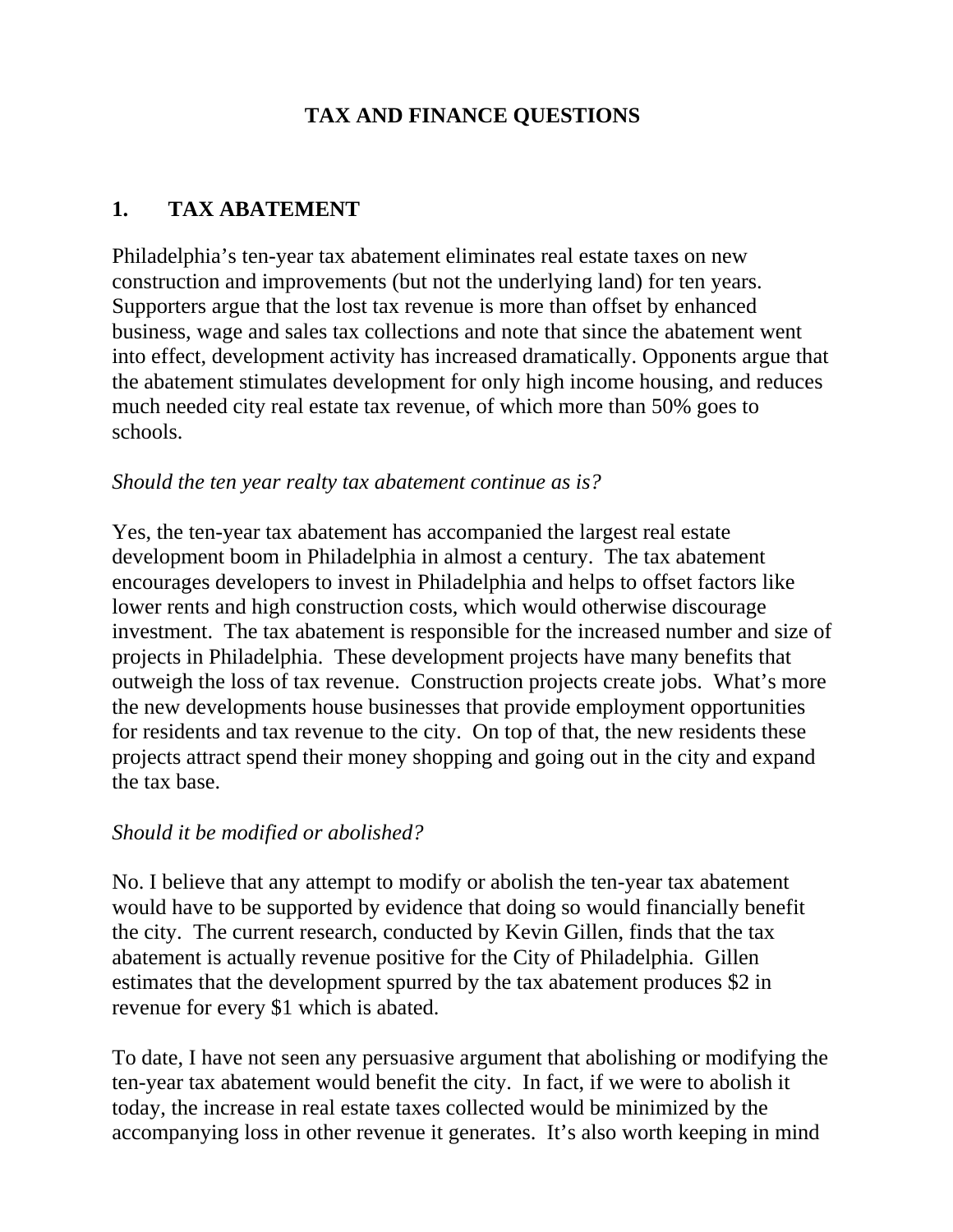that, over the next several years, as the tax abatements expire, the city will begin to see an increase in tax revenue.

*If you favor modification, what modifications should be made?*

# **2. REAL ESTATE TAXATION**

In 2013, for the first time in over two decades, the City reassessed all 579,000 parcels within the City limits. Tens of thousands of residential property owners were shocked to receive much higher property tax assessments

*How frequently should reassessments occur?* 

Reassessments should occur every ten years following the census. The city must ensure that everyone pays their fair share and pegging the reassessments to the completion of the decennial census helps to ensure better accuracy. No one should pay too much or too little. The assessments implemented under the Actual Value Initiative (AVI) were deeply flawed and I opposed the implementation of the formula that was used.

We must ensure that future citywide reassessments are executed properly. We must also ensure that the city provides some measure of relief for long-term residents who see a significant increase in property taxes. The city should use census data to formulate relief measures before implementing the new assessments to ensure that the relief measures are (1) adequately protecting vulnerable residents and (2) narrowly tailored so that the tax rate stays as low as possible.

It's worth noting that, leading up to the implementation of AVI I met frequently with the CCRA and the Crosstown Coalition to talk about their concerns and answer as many of their questions as I could. When I found out that the coalition had requested data from the Nutter Administration and that the administration was slow to release it, I pushed the mayor's office to make that data available and they did. Ultimately, it was this information that helped reveal the flawed nature of the new assessments and cemented my opposition to the assessment formula used in 2013.

# *3.* **WAGE TAX**

Philadelphia receives 66% of its tax revenue from wages and business receipts; in contrast, in New York City and Washington DC, 34% and 35% of tax revenues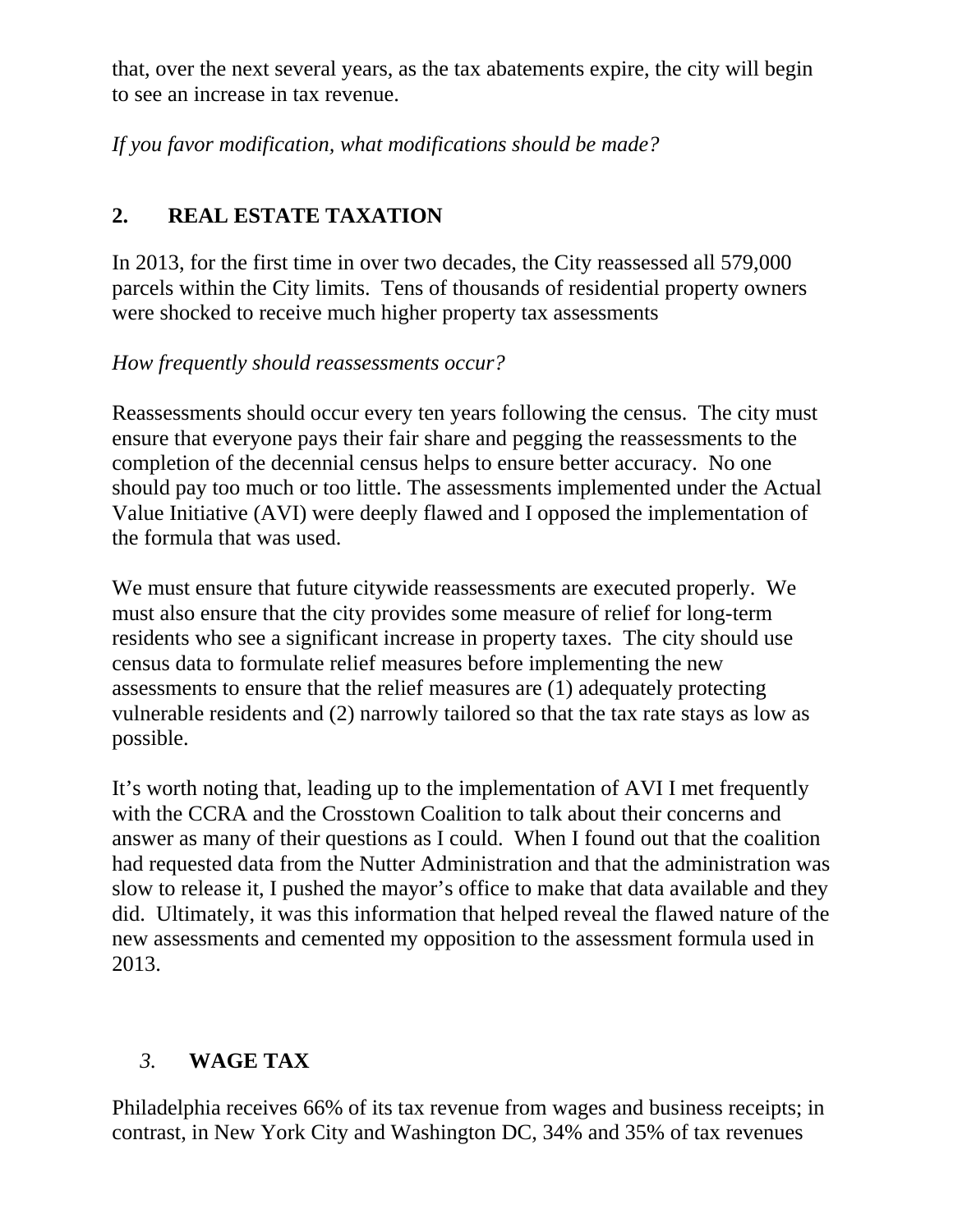are from wages and business receipts. In those two cities, proceeds from real estate taxes are much larger (41% and 36%, respectively) than in Philadelphia, where this value is 17%. Critics contend that Philadelphia's reliance on wage/business taxes drives workers and businesses out of the City because it is easier to relocate people than it is to relocate offices and factories.

#### *Should Philadelphia shift more of its revenue sourcing from wage and business taxes to real estate taxes?*

I'm open to the idea of this kind of a change for Philadelphia, but details matter. That's why I introduced a resolution authorizing city council to hold hearings on this very topic.

#### *If you believe we should shift away from wage and business taxes to real estate taxes, how would you propose to do this?*

In its Pathways to Job Growth report, the Central Philadelphia Development Corporation and the Center City District highlighted some disturbing facts about Philadelphia. Today, Philadelphia has 25% fewer jobs than it did in 1970, largely due to the fact that we have lost 90% of our manufacturing jobs. Other large eastern cities have experienced similar job losses over this time period, but were able to replace the lost manufacturing jobs with other industries. Philadelphia has failed to do so. Many attribute this failure to our tax policy. While other cities like Boston and New York rely more on real estate tax and less on wage and business taxes, Philadelphia continues to tax wages and businesses more heavily than real estate. Economists suggest that shifting our focus onto real estate taxation will allow us to lower the wage and business taxes, which will attract business to the city.

As I said, I introduced a resolution authorizing City Council to hold hearings on this idea this spring. During these hearings I will make sure we thoroughly investigate the options available to us and use that information to formulate a clear plan of action. I will also look for ways to ensure that this system would protect homeowners and avoid creating winners and losers. We should look critically at our tax structure and move to align ourselves with cities that have experienced job growth. However, we must ensure that we protect residents from spikes in property taxes.

*If you do not believe that such a shift should occur, why not?*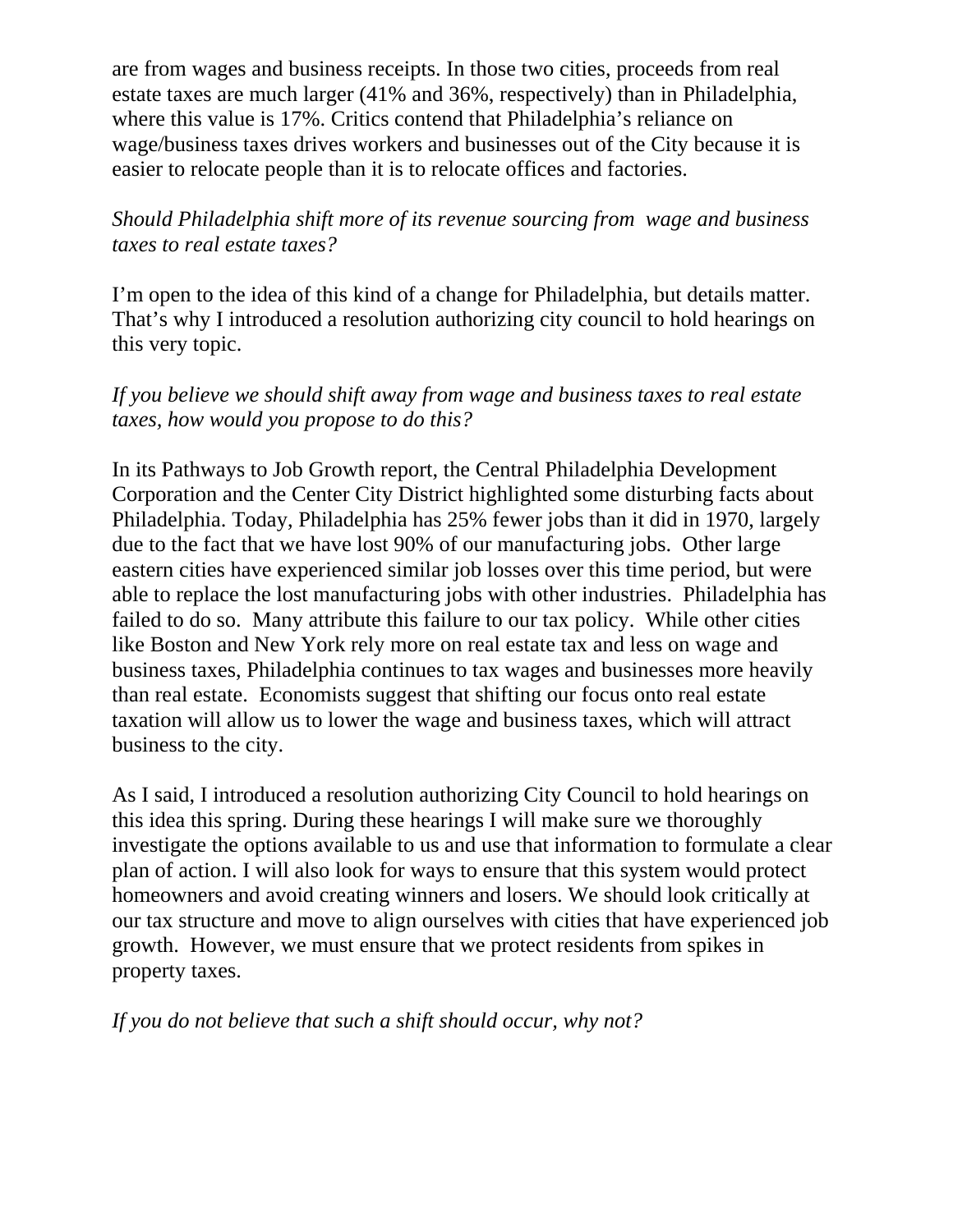### **4. DELINQUENT TAXES**

The City currently has over \$1 billion in delinquent taxes. Approximately half are delinquent property taxes and half are delinquent wage, business income, and related business taxes. Each year, the deficit grows, a trend which suggests that the City lacks the political will or competence (or both) to collect taxes. One tax collection strategy is to remove the collection task from the City and sell tax liens to private investors so that the private sector would set about collecting these debts. Proponents observe that because the \$1 billion delinquency shows that the City is incapable or unwilling to collect delinquent taxes, tax collections should be transferred to the private sector. Critics worry that private concerns would engage in improper collection tactics or fail to fairly treat tax delinquents who are down on their luck.

### *Should the City sell tax liens to private investors?*

For occupied dwellings, no. For vacant properties, yes.

#### *If not, what steps would you take to ensure that the delinquency is addressed?*

We need to collect taxes, period. Our collection rates are unacceptable. This issue was especially relevant during the AVI process. Residents were being asked to pay more while the city had almost half a billion dollars in uncollected taxes on its books. While we have seen some improvement in the collection of delinquent taxes, it hasn't improved fast enough.

We can increase collection by (1) increasing enrollment in payment plans (2) pushing vacant properties to sheriff's sale and (3) making sure that we fully staff and fund the Revenue Department so that it can seek out every delinquent property owner and get them on a payment plan. Vacant properties that have back taxes need to be sold at sheriff sale.

Selling debt to private investors is not the way to address our delinquency problems for occupied dwellings. I am open to looking at proposals to sell debt on vacant properties to private investors.

# **5. PGW SALE**

Advocates of the recent failed sale of the Philadelphia Gas Works (PGW) favored the sale because the City could use the proceeds, about \$400 million, to reduce the \$5 billion underfunding of the City's pensions . They further contended that the City had no business running a gas company, that City ownership leaves open the door for patronage positions at PGW, that City ownership limited the business opportunities of the operation, and that under public ownership, it will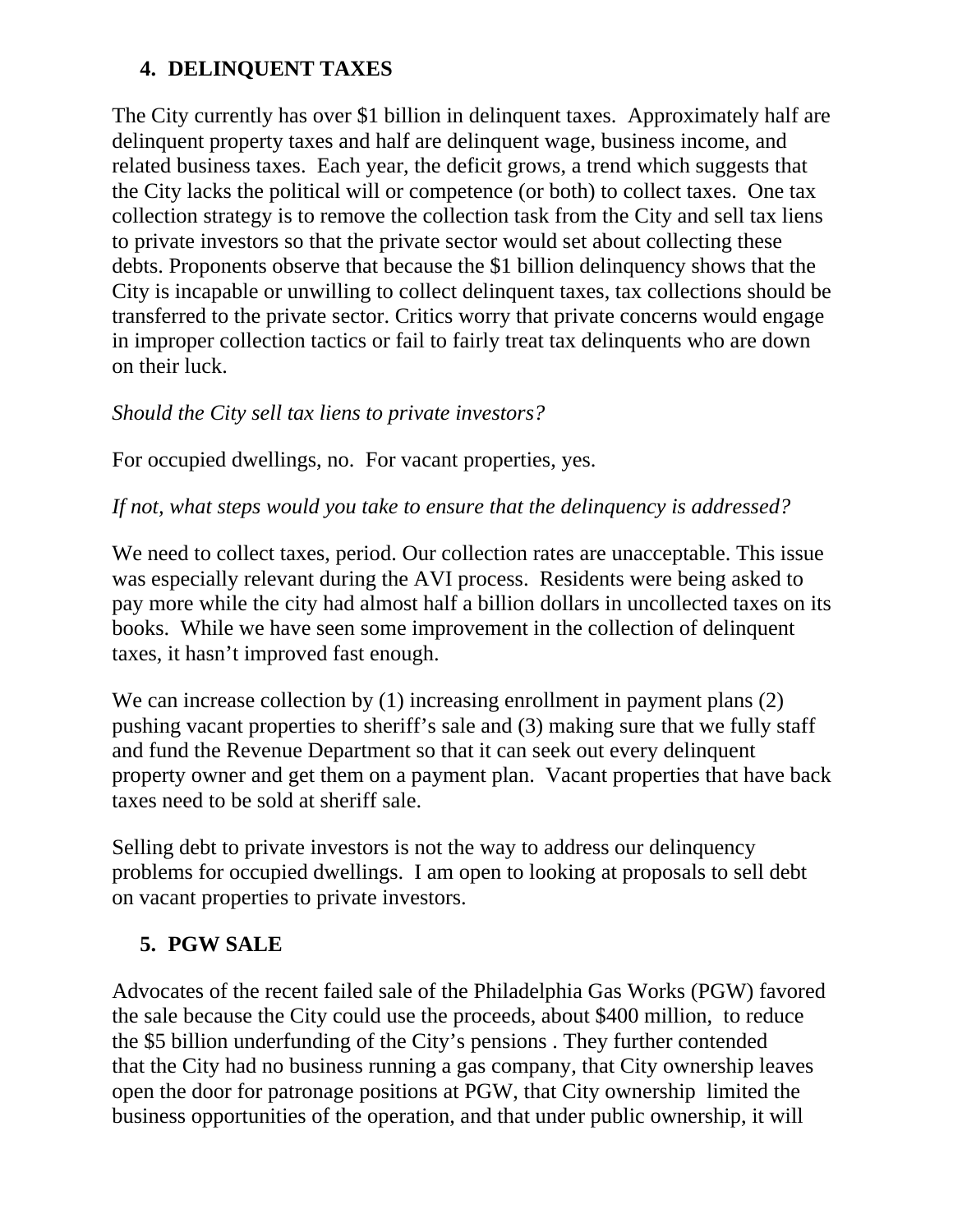take nearly 90 years to replace the City's ancient and increasingly unsafe gas mains. Opponents asserted that a sale would eliminate PGW's annual \$18 million contribution to the City's general fund. Opponents were also concerned that even though a privately operated PGW, like PECO, would be regulated by the Public Utility Commission, a private operator would be more likely to raise rates and be less responsive to the needs of low income residents than a City owned utility. Critics also contended that the private operator produced no credible plan for upgrading infrastructure that would not have entailed substantial long-term rate increases, Both sides presented reports substantiating their positions. Despite these divergent views, City Council decided not to hold public hearings on the proposal, let alone conduct a yea or nay vote.

*Do you believe that City Council should have conducted public hearings on the PGW controversy? Please explain your answer. What is your vision for the future of PGW?* 

I believe that city council should have debated the issue, however, because I had some significant reservations about the sale of PGW, I was not in favor of the bill passing.

I had two significant concerns about the bill. First, there are a lot of people in the Second District who work at PGW who had no real job protections if the sale went through. Second, certain protections for seniors and low income ratepayers were not protected in the sale, and I could not support such a proposal. UIL, the proposed purchaser, was resistant to binding commitments to certain protections for workers and vulnerable ratepayers, which was a concern for me. Many of my constituents reached out to me to voice their opposition to the sale, and I take those concerns very seriously.

City Council recently formed the Committee on Energy Opportunities for Philadelphia to focus on the future of PGW and the energy opportunities presented by the recent boom in natural gas. This committee will make recommendations regarding how the city can increase PGW's performance and position Philadelphia to benefit from increased energy investment. One thing is certain, we must ensure that PGW does not once again become a liability for Philadelphia.

#### 6. **PENSIONS**

The City spends 18% of its budget – about \$660 million (in 2012) – on pensions. Even so, the City's pension obligations are currently underfunded by approximately \$5 billion, more than the \$4 billion the City expects to take in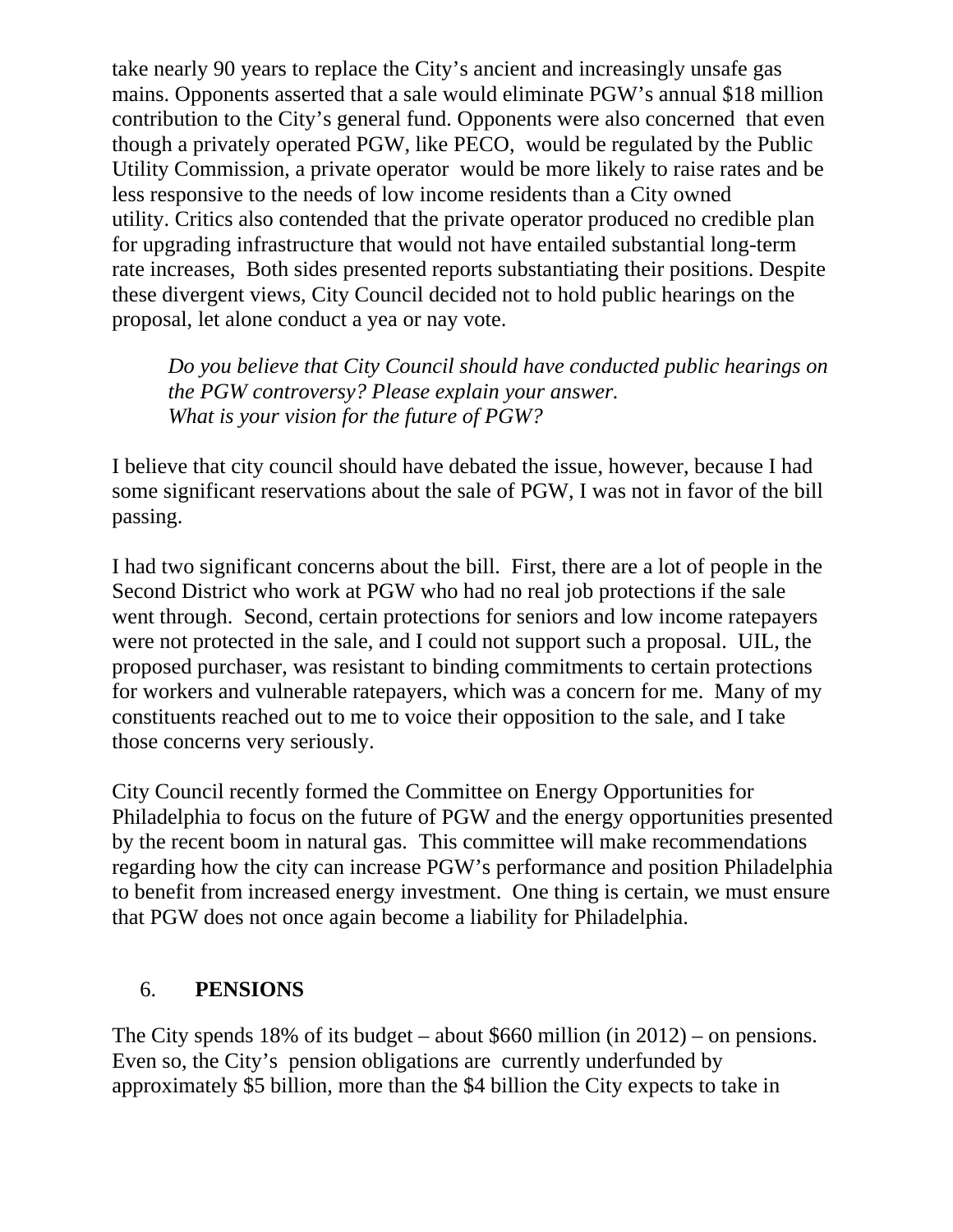during the next fiscal year. Three questions:

*Do you believe that the City can "grow" its way out of this deficit– i.e. that prosperity in the City, as distinguished from tax hikes, will produce higher realty and business tax revenues so that the additional funds can be used to pay down the deficit OR that the City can somehow change its ways and pay down the deficit by better practices?*

Certainly the increased investment occurring in the city will produce more tax revenue, especially as the tax abatements on thousands of properties expire, and that will help us to resolve some of the burden of the unfunded liability. We must continue this trend by making Philadelphia more attractive to business and development. However, we cannot grow our way out of this problem.

*If you do not believe that "growth" alone will suffice to address this issue, , which do you favor: raising taxes, cutting spending or selling assets? Depending on your answer, specifically identify the taxes to be raised, the names of the programs that should be cut (please no generalities like eliminating "waste and abuse"), or the assets to be sold.* 

First, we need to collect delinquent taxes. We need to protect homeowners who may have fallen behind from losing their homes to sheriff sales, and we are doing that through legislation I co-sponsored to reform the payment plan system. However, there is no excuse for allowing speculators to shirk their obligations on vacant properties. We should move to get these sold at sheriff's sale immediately. This will greatly increase revenue to the city.

Second, we should move to sell city-owned property at a faster pace. We have led the way in the Second District. We are among the leading, if not *the* leading council district, when it comes to dispossessing city-owned property. Specifically, we have supported the sale of over 120 properties in South Philadelphia alone. This pace should be duplicated throughout the city, and we need to make sure the Land Bank has the staff to process these sales in a timely fashion. Some mistakenly confuse the process at the Land Bank with hold ups in council. By making sure the Land Bank offices are fully staffed and funded, we can expedite the process. This will bring in revenue while saving the city on the funding it takes to maintain these properties.

*To gradually improve the pension plan's funding status, do you favor continuing the defined benefit plan for existing employees while instituting a defined contribution plan for more recently hired employees?*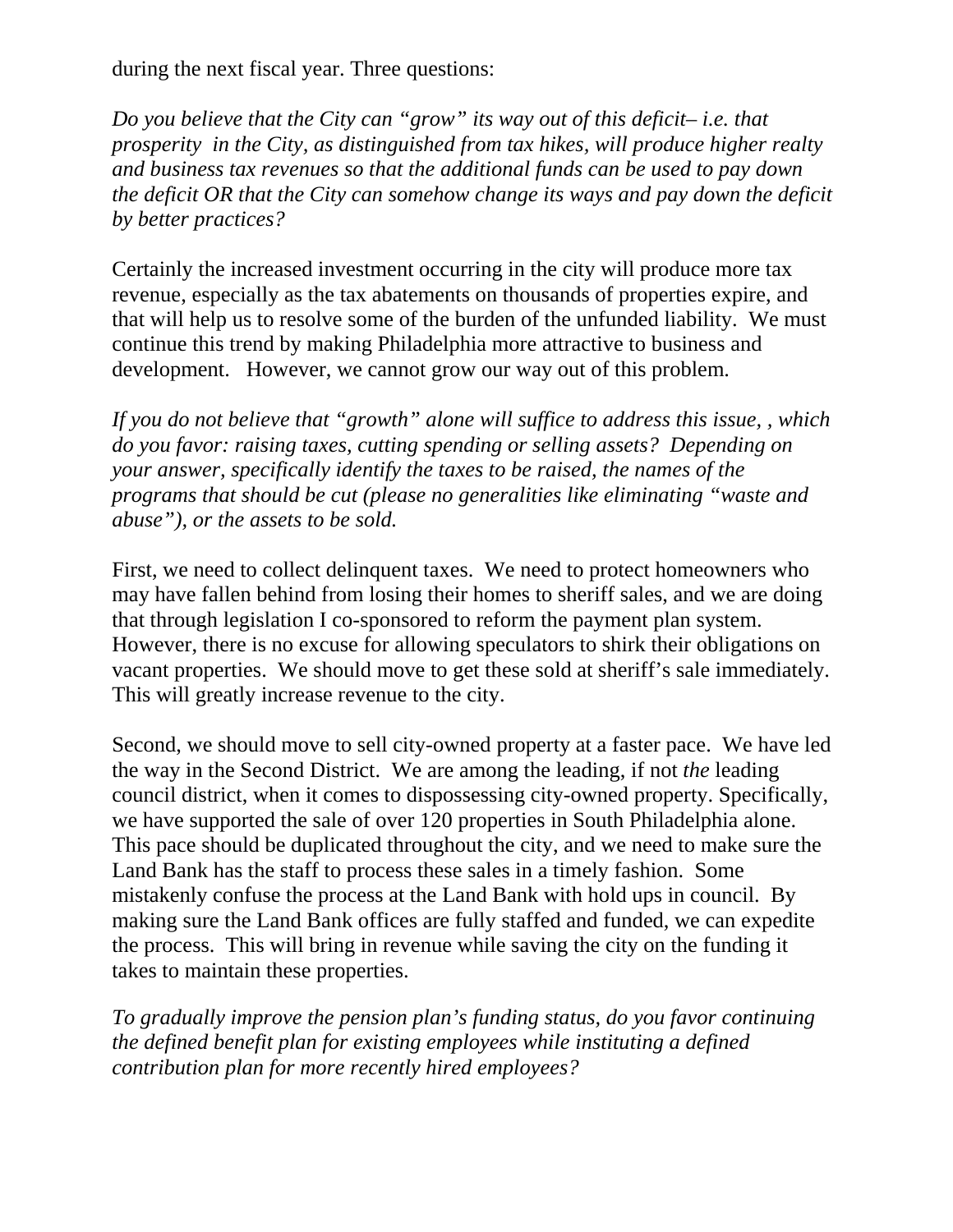We have an obligation to fulfill the promise we made as a city to the people who worked for us and were promised a defined benefit program. Our goal should be to make sure that those promises are kept. I cannot support the transition to a defined contribution plan, like a 401K plan, if it means that we have to break our promise to the employees who are using our commitment to them as a basis for planning their retirement. What's more, I believe we should look critically at the all of the costs and benefits of a defined contribution plan because they tend to carry higher administrative costs and may not be the solution to our retirement funding challenges. If we can resolve the current unfunded liability and figure out how to maintain our defined benefit plan into the future, that would be my preferred course of action.

# **DEVELOPMENT QUESTIONS**

# **7. CHANGING NEIGHBORHOODS**

Some Philadelphia neighborhoods are changing, with better-off people moving into areas historically occupied by less well-off residents. This trend increases the city's tax base (and thus its ability to address the challenges many of its residents face) and often improves the physical characteristics of a neighborhood, but it can also bring unsettling changes, not only through increasing property taxes but also via alterations in the makeup of affected communities.

*Other than providing real estate tax relief to long-time residents whose assessments have increased due to rising values in the neighborhood, do you believe that government should intervene regarding these neighborhood changes?* 

Yes, it is the government's duty to be proactive in protecting our most vulnerable residents.

#### *If so, list the disruptions you would target and the remedies you would suggest.*

I believe in smart, community oriented development policy that recognizes that diverse neighborhoods are strong neighborhoods. Everyone wants good schools, a safe environment, and clean streets, and it is the government's role to facilitate this common goal.

Allowing wealthier residents to move into a neighborhood without protecting more financially vulnerable residents does not address the underlying issue of poverty, it simply pushes it to some other part of the city.

Development is booming in Philadelphia, and that is exciting. The ten-year tax abatement and other factors have ushered in a wave of development, which will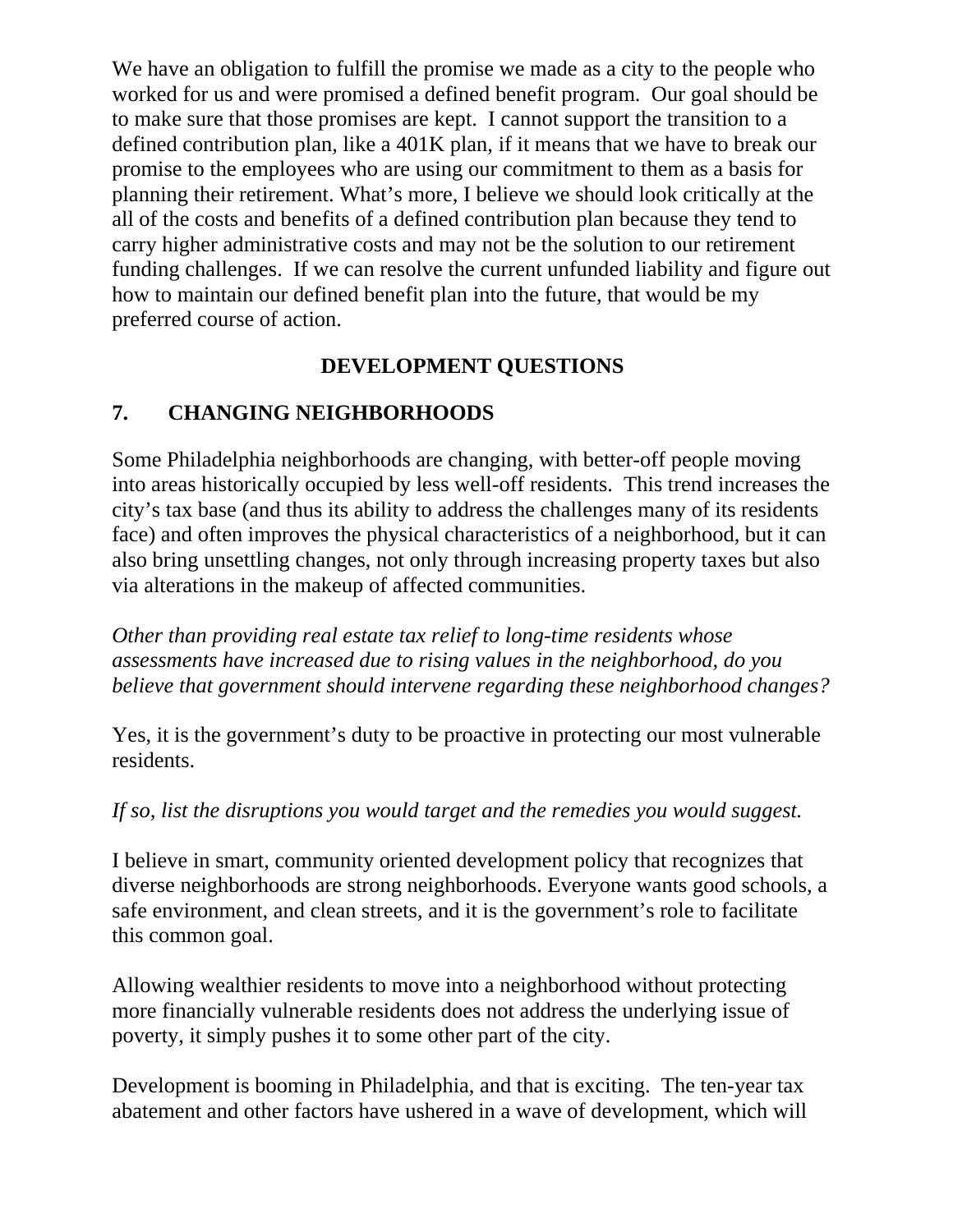expand our tax base. However, there are side effects to this development. For example, rents in Point Breeze have gone up by 17% on average in the last year alone. In some areas of the neighborhood, rents have skyrocketed. Taxes have also drastically increased. The government must ensure that rapidly developing neighborhoods maintain a level of affordability so that we reduce income isolation.

The government can address income isolation by investing in new, mixed-income housing opportunities and programs that allow vulnerable residents to maintain their homes. I have worked to attract mixed-income development to several neighborhoods in the Second District so that we have housing available to residents of all incomes. By the end of the year, in South Philadelphia we will have gained over 100 units of mixed-income housing since 2012.

# **8. ZONING RELIEF THROUGH COUNCIL**

In 2012, after years of effort, the City passed a comprehensive revision of its zoning code. Many developers with projects which do not conform to the new zoning code have sought City Council ordinances to revise the zoning of their parcels, without going through the Zoning Board of Adjustment for a variance. Critics claim that zoning by council ordinance favors those with Council connections and/or big-ticket projects. Proponents argue that stakeholder input can be received in Council and that the Council procedure will encourage development because legal challenges to council ordinances are less likely than appeals from Zoning Board decisions.

*Would you vote for (or sign) ordinances enabling developments contrary to the zoning code and which have not received a variance from the Zoning Board of Adjustment? If so, under what circumstances would you vote for (or sign) such ordinances?* 

Yes, but only with the support of the community.

Decisions that we make on zoning are always driven by the community's input. We don't move forward with anything until the community groups have a chance to participate. Since 2012, I have offered over a dozen zoning ordinances for properties throughout the district. In each case, I ensured that the local community was supportive of the measure before I moved to pass the legislation.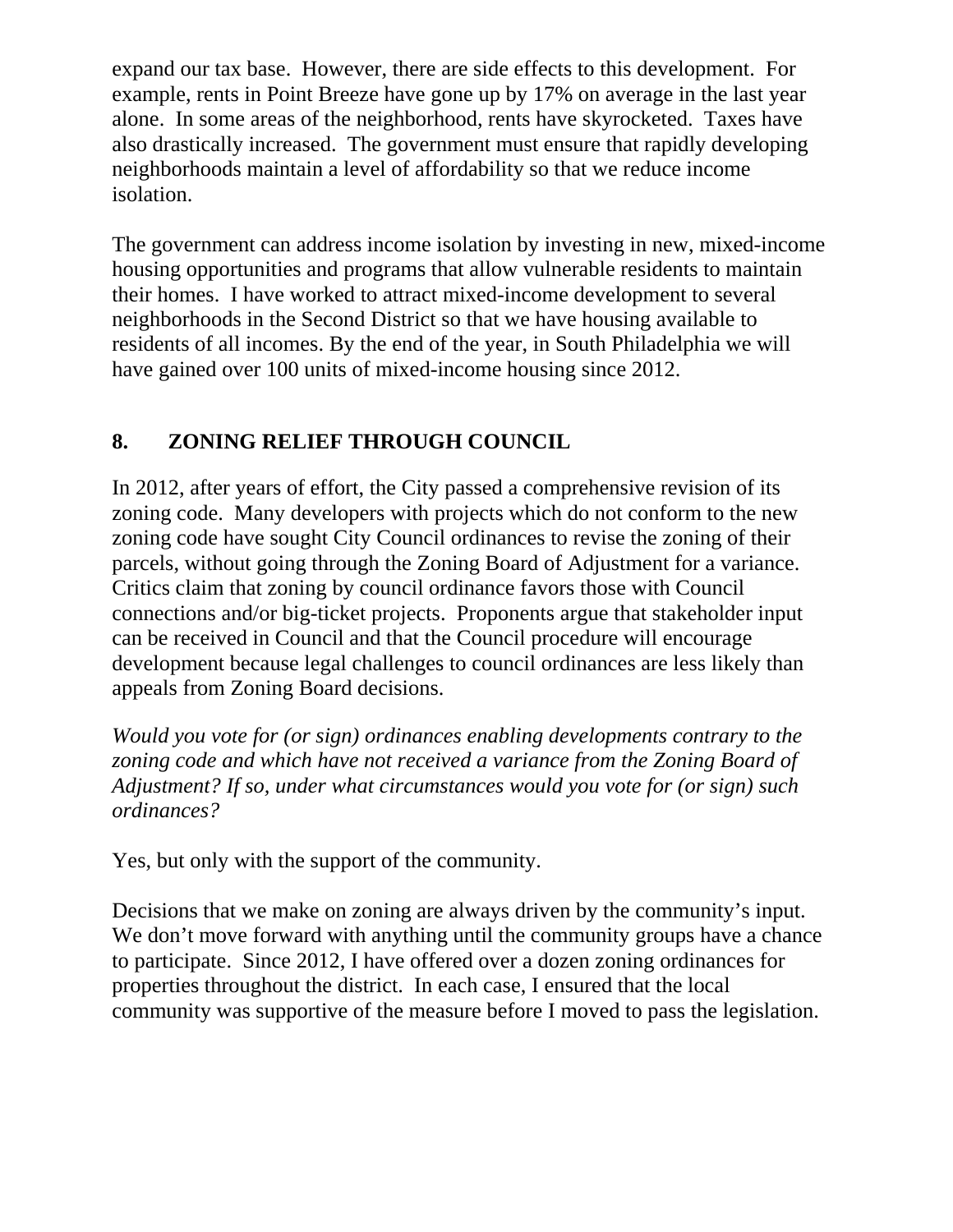#### **9. CITY-OWNED VACANT PROPERTIES**

The City owns some 10,000 vacant properties. These properties cost \$21 million per year to maintain. Selling these properties requires City Council approval under the newly enacted Land Bank Ordinance. Sales must also be reviewed by the 14-member vacant property review committee, composed of City officials. Some worry that these procedures serve to delay the sale of these properties and open the process to political bartering, favoritism, and waste. Others say that City Council and the Project Review Committee will appropriately protect the public interest and increase community input in redevelopment.

#### *Will you vote to amend the ordinance by eliminating the Council ordinance provision? Explain your response.*

No. The sale of city-owned land requires an ordinance of City Council. This is an importance check to ensure that residents, who are, in truth, the owners of these properties, have a voice in the process. Removing this important check would allow unelected bureaucrats to take over this vital decision making process.

With that said, we need to streamline and reform the City's property disposition process. Since 2012, I have supported the sale of over 120 properties, that's among the most (potentially *the* most) of any district councilmember. The vast majority of these have been sold at fair market value for market rate development. Most of these transactions take months, and even years, to close *after* the authorizing legislation is passed because we have too many land holding agencies and no centralized, transparent, and efficient disposition process.

We are making progress on this issue with the current implementation of the Land Bank. IN order to build on that progress, I will ensure that we (1) establish a clear planning process so that Council and the Land Bank work together to target large assemblages of properties for sale (2) centralize the process in the Land Bank and (3) fully fund the agency so that the staff can handle the large volume of property transactions occurring throughout the city.

With Council and the Land Bank working closely together on planning, and a centralized agency with the staffing it needs to move quickly, we can streamline our property disposition process.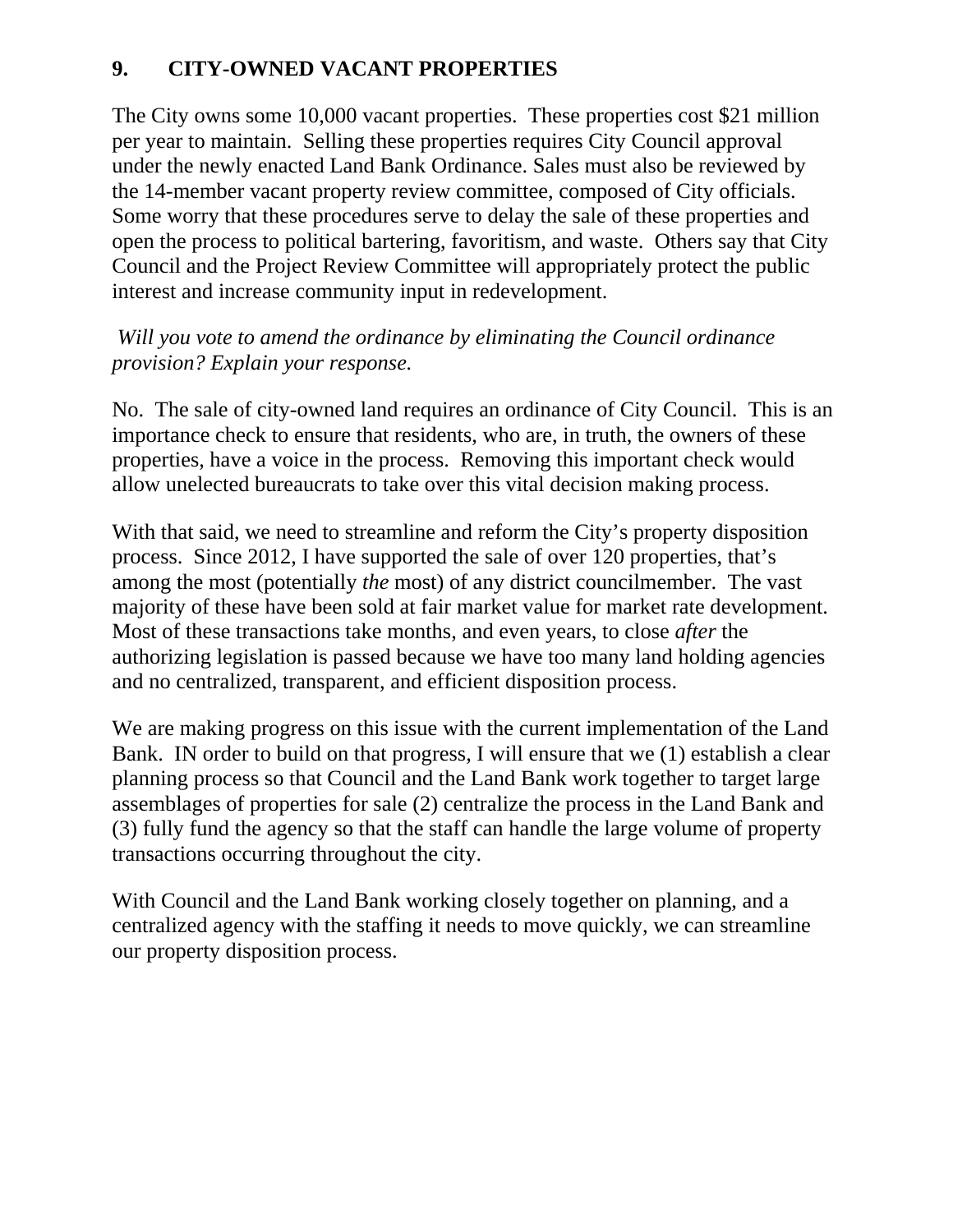#### **GOVERNMENT & ADMINISTRATION**

#### **10. ETHICS: CREATING A PERMANENT INSPECTOR GENERAL**

The current City Inspector General, Amy Kurland, holds office pursuant to an Executive Order originally issued in 1984 which could be rescinded at any time by any mayor.

*Are you willing to support for Bill 130001 calling for a ballot referendum to amend the City Charter to establish an independent Inspector General funded by taxpayer dollars who would have oversight over every city department?* 

#### Yes

*If elected Mayor, would you leave the current Executive Order in place and promptly fill the Inspector General's position?* 

### **11. UNFAIR ELECTORAL DISTRICTING**

 "Gerrymandering" is drawing electoral districts to serve the interests of politicians or parties. A 2010 survey ranked two of Philadelphia City Council districts (5 and 7) among the top ten gerrymandered districts nationwide, with two others (1 and 9) also highly ranked on the gerrymandering scale.

*Would you vote to amend the City Charter in 2015 so that the next redistricting in 2020 will be conducted by an independent, non-partisan commission?* 

No, I believe that city residents deserve to have more of a voice in this process, not less. As representatives of the people, council ensures that the interests and concerns of residents are addressed in the redistricting process.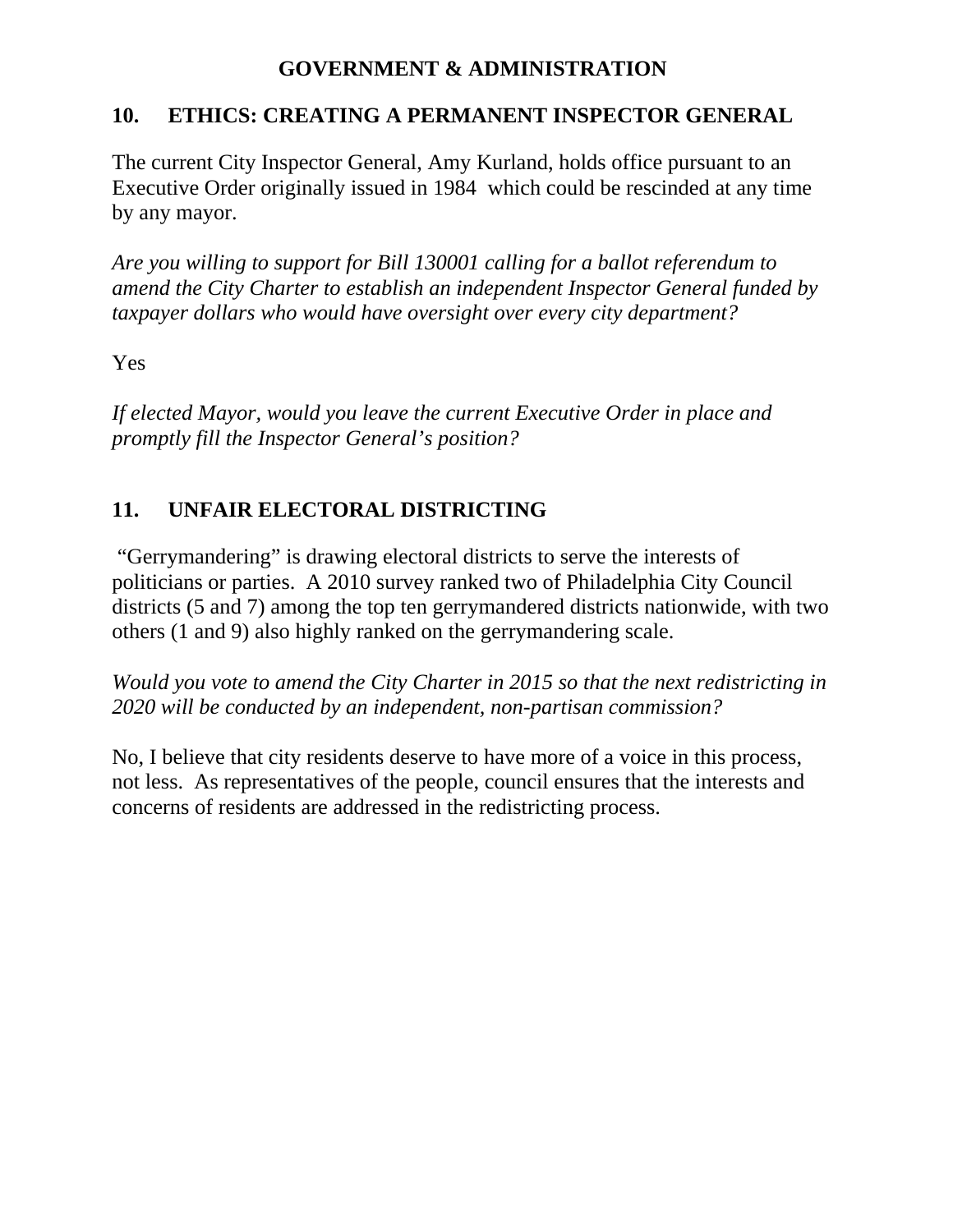### **12. ELECTION ADMINISTRATION**

Philadelphia elects three "City Commissioners" whose only duty is to administer elections. They serve four years regardless of their performance. In most cities, the election process is not run by three people, but by one, who is appointed by the mayor and can be removed for poor performance. Proponents say that the current system in Philadelphia empowers voters who can reject ineffectual or dishonest Commissioners. Detractors assert that Philadelphia voters are largely unaware of the duties of the three City Commissioners whose job title does not describe their job function so that the ballot results do not reflect voter's assessments of on the job performance.

#### *Would you vote to amend the City Charter, eliminating the City Commissioners and adding the position of an election administrator that reports to the Mayor*?

No, again, I believe that we hold elections for the residents of this city and, therefore, it's the residents who should be allowed to select and elect the people who oversee elections. It would be a disservice to the voters to replace these elected positions with a single, unaccountable political appointee. Elections are the ultimate measure of accountability since it allows the people to decide whether a person's job performance merits a return to the job.

# **13. SHERIFF'S OFFICE**

Per the City Charter, the Sheriff's office is an elective position charged with responsibility for the sale of tax delinquent properties, courtroom security, and transport of inmates. Like the Clerk of Quarter Sessions, another elected office which was recently eliminated by a Charter revision, the Clerk of Quarter Sessions Court has been unable to account for the funds which it receives and its foreclosure procedures have been seen as partially responsible for the half billion dollars of property tax delinquencies. Critics of the Sheriff's office maintain that its functions should be administered by administration appointees who can be hired and fired based upon their competence. Defenders of the Office assert that Philadelphia's voters, not the Mayor, should choose who should conduct sheriff's sales, and arrange for courtroom security and inmate transport.

*Would you vote to abolish the Sherriff's office, transferring to other City agencies its functions (Sheriff's sales, courtroom security and inmate transfer )?* 

No, as I've said before, the sheriff's office has a direct, regular impact on the lives of the resident of Philadelphia. Therefore, residents should have more, not less,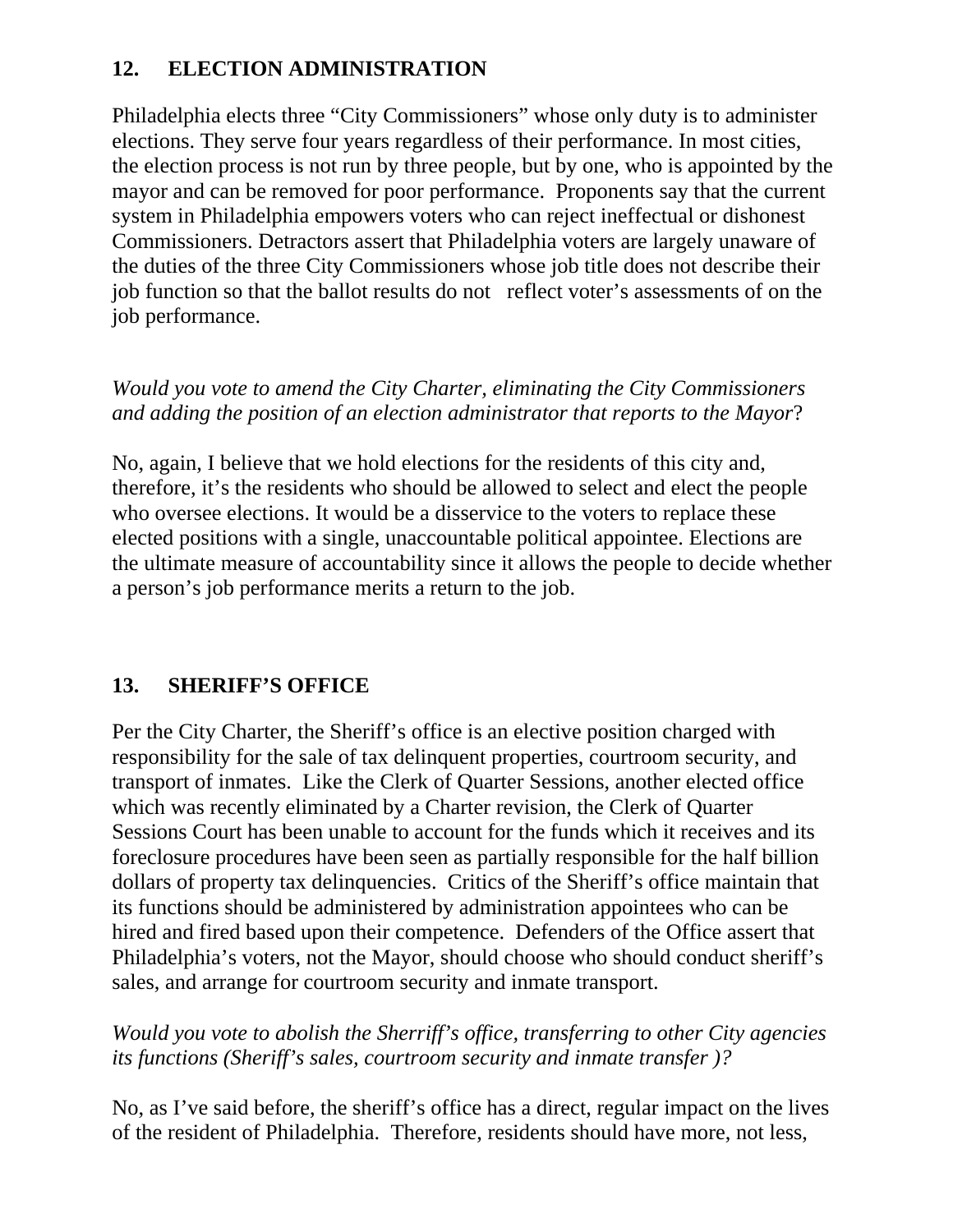input on the selection of the sheriff and making it an elected position is one way to do that. Accountability still exists in the form of elections. If someone does a bad job, voters have the power to remove that person from office.

# **14.ROLE OF NEIGHBORHOODS IN DEVELOPMENT & QUALITY OF LIFE**

Philadelphia is called the city of neighborhoods, but many of our basic planning, resource, and development decisions are made with little or no effective input of neighborhoods--vital stakeholders in the city's future. These include overall development patterns, placement and design of special events, major construction, and placement and operation of key public facilities—each of which can have major impacts on adjacent communities. Some measures have been made, such as the design review process is zoning code and open public involvement. But these remain advisory, and most localized decisions and issues are still the purview of district Councilpeople rather than the administration.

*What would you do to give neighborhoods more meaningful roles in decisionmaking and more effective engagement as partners in the city's goals and mission?* 

The Nutter Administration has made great strides to increase public participation in the planning process. The Planning Commission's 2035 District Plan process gives citizens direct input regarding planning for development, public investment, and infrastructure. I fully support this process and work in partnership with the Planning Commission to promote it.

I am currently working with the Planning Commission and CCRA on a strategic zoning remapping of Center City. The legislation which implements this remapping will contain the recommendations of CCRA. I am working on similar remapping processes with community groups along South Street West and Washington Avenue West. More community involvement in government decisions is a good thing, so I include the community at every step of the planning process.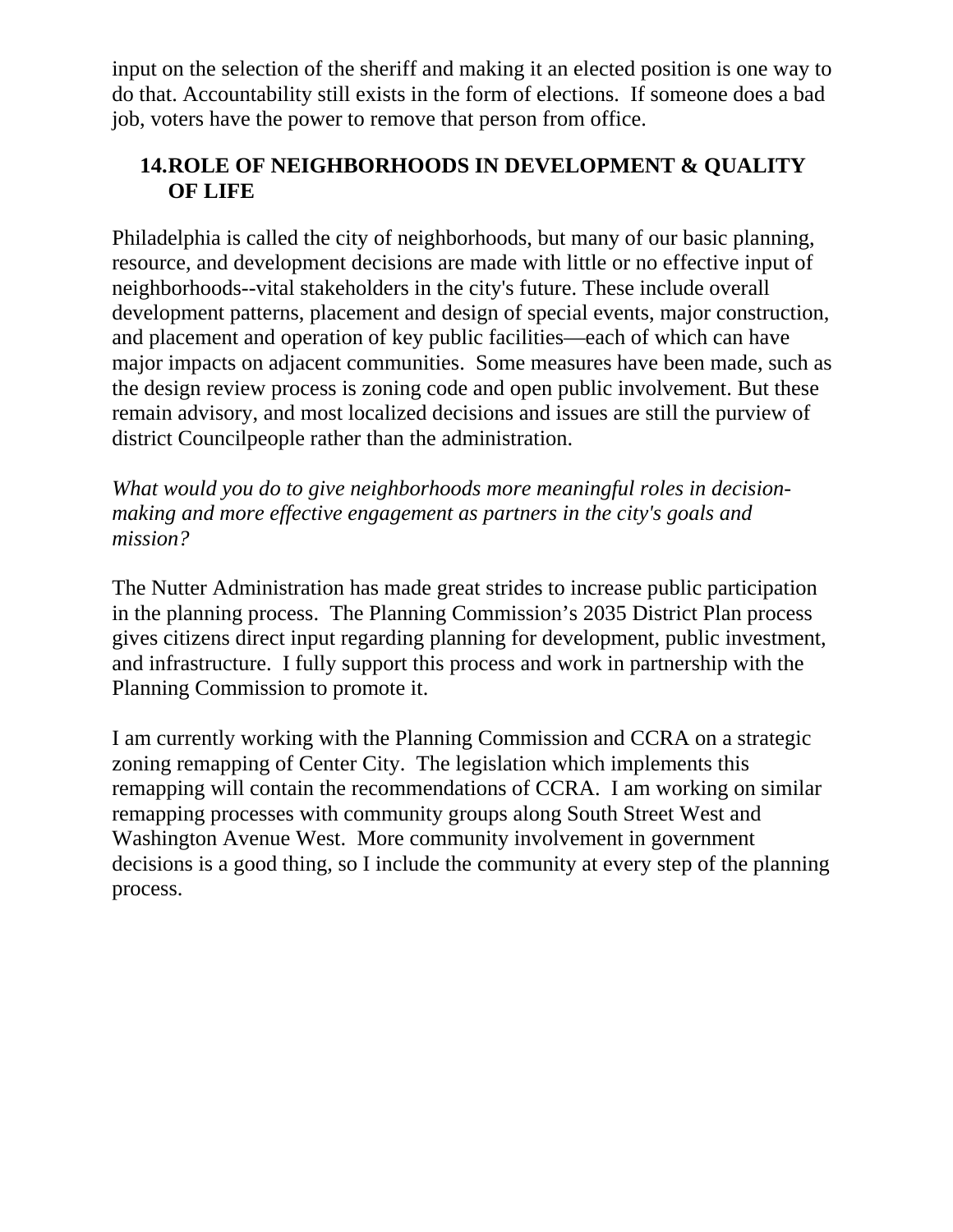### **15. SCHOOLS**

Per the Mayor's Tale of the Tape, In fiscal year 2013-2014, Philadelphia contributed \$1,216,319,000 to fund the School District, a contribution which accounted for 42.3% of the School District's revenues, a percentage smaller than Chicago (50.3%), Dallas (57.7%) and Boston (67.2%) but larger than Memphis (38.4%), Baltimore (20.7%) and Detroit (20.4%).

*What is the dollar amount of the contribution that you believe the City should make in fiscal year 2016 – 2017, your first year in office, and how you would finance it. Explain your conclusion* 

The city's role in funding its schools can only be considered in the context of the state's funding formula. The state is the primary driver of school funding in the city and any effort to provide a dollar amount for the city's commitment without knowing what Governor Wolf will do to correct the currently broken funding formula would be acting without the benefit of the complete picture. That would be unhelpful and, potentially, could negatively impact the outcome of the governor's budget calculations.

#### *Do you believe that any strings/conditions should be attached to the City's contributions to the School District budget and, if so, what are they?*

This year, the School District is requesting an additional \$103 million from the City of Philadelphia. Each year, the City struggles to find additional money for the School District. The state took over the School District, now the state needs to fund our schools with a fair funding formula. Before authorizing additional funding for the School District of Philadelphia, we must lobby the state to commit to a fair funding formula which ensures that individual school districts receive the funding they need to address their unique needs. Pennsylvania is one of the only states in the country does not use a funding formula which is tailored to meet the diverse needs of the school districts throughout the state.

# **LIFESTYLE**

# **16. HOUSING FIRST**

Philadelphia has one of the lowest levels of street homelessness of any major American city – 1 in 5,000 Philadelphians lives on the streets in comparison to 1 in 2,700 Bostonians, 1 in 1,800 Chicagoans, 1 in 300 San Franciscans or 1 in 100 Los Angelinos. [Source: Project Home, Saving Money, Saving Lives, 2009, at p. 4] Nevertheless, anyone who has spent time in our public spaces recognizes that